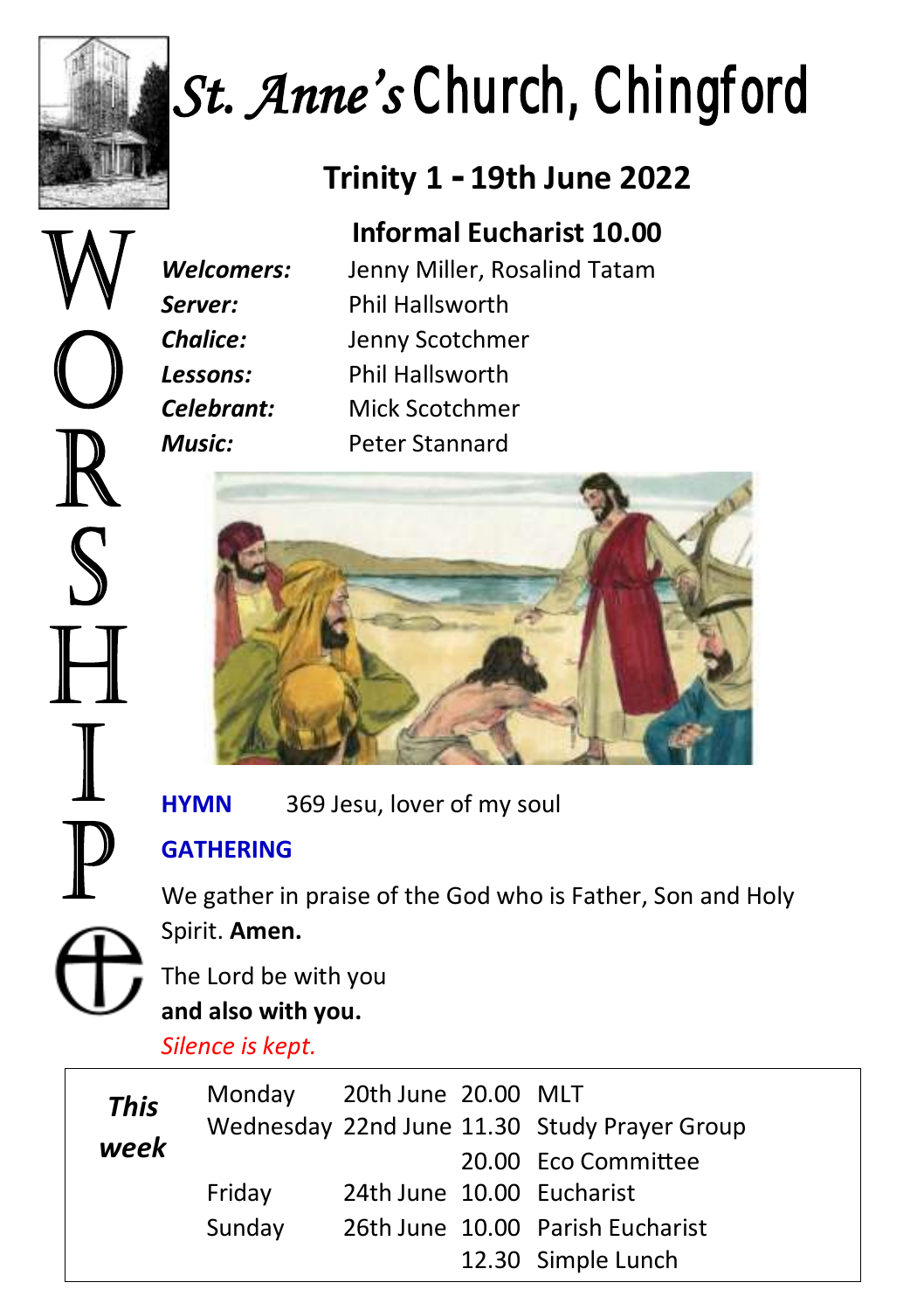#### *PRAYER OF FORGIVENESS*

People worshipped Jesus and brought their gifts to him. We, too, have seen your glory, but turned away. We, too, have gifts but have not offered them to you or used them for you. We, too, have said you are a King, but have not served you as we should. And so we confess our sins: **Lord Jesus forgive us and help us**

When our trust is less than certain **Lord Jesus forgive us and help us** 

When our love is less than bright **Lord Jesus forgive us and help us** 

When our prayer is less than frequent **Lord Jesus forgive us and help us** 

May almighty God have mercy on *you*, forgive *you your* sins, and bring *you* to everlasting life. **Amen.**

#### **GLORIA**



**Glory in the highest to the God of heaven; Peace to all your people through the Earth be given. Mighty God and Father, thanks and praise we bring, Sing Alleluia to our heavenly King**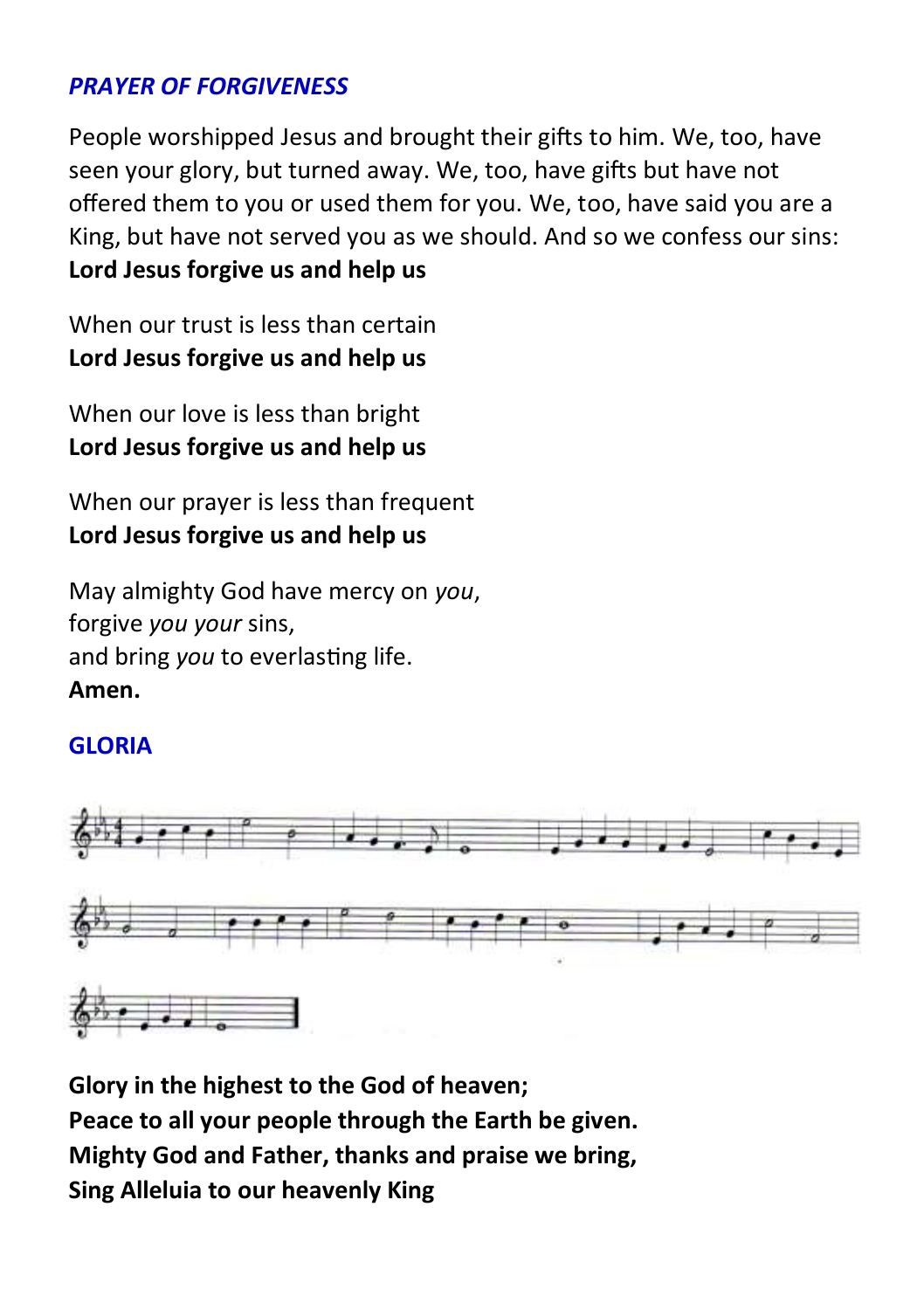**Jesus Christ is risen, God the Father's Son; With the Holy Spirit, you are Lord alone. Lamb once killed for sinners, all our guilt to bear, Show us now your mercy, now receive our prayer.**

**Christ the world true Saviour, high and holy one, Seated now and reigning from your Father's throne: Lord and God, we praise you! Highest heaven adores: In the Father's Glory, all the praise be yours!**

Let us pray

O God, the strength of all those who put their trust in you, mercifully accept our prayers and, because through the weakness of our mortal nature we can do no good thing without you, grant us the help of your grace, that in the keeping of your commandments we may please you both in will and deed; through Jesus Christ your Son our Lord, who is alive and reigns with you, in the unity of the Holy Spirit, one God, now and for ever. **Amen.**

#### **FIRST READING** Galatians 3.23-29

 $^{23}$ Before faith came, we were imprisoned and guarded under the law until faith would be revealed. <sup>24</sup>Therefore the law was our disciplinarian until Christ came, so that we might be justified by faith.  $25$ But now that faith has come, we are no longer subject to a disciplinarian,  $^{26}$  for in Christ Jesus you are all children of God through faith.  $27$ As many of you as were baptized into Christ have clothed yourselves with Christ; <sup>28</sup>There is no longer Jew or Greek, there is no longer slave or free, there is no longer male and female; for all of you are one in Christ Jesus. <sup>29</sup>And if you belong to Christ, then you are Abraham's offspring, heirs according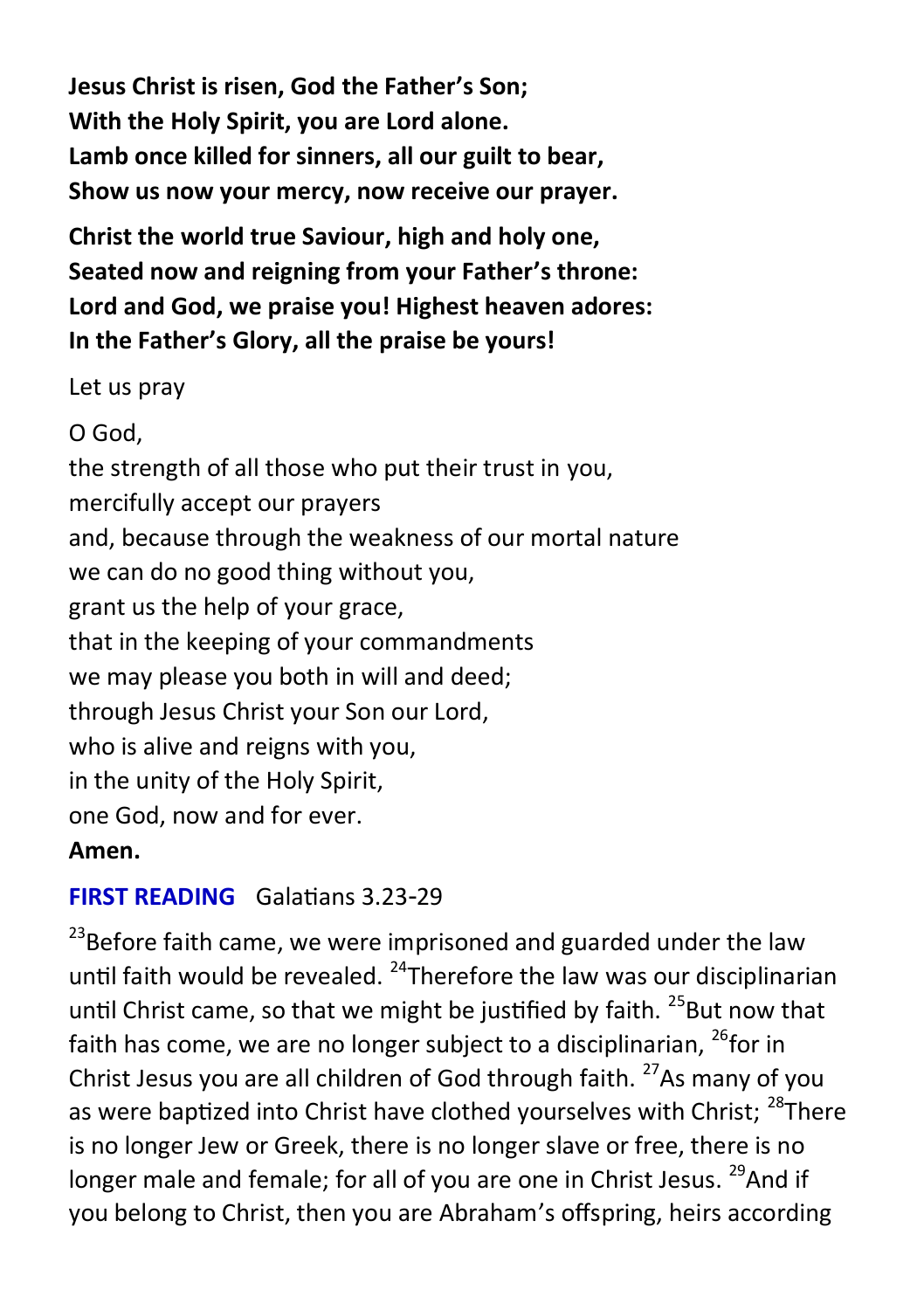to the promise. This is the word of the Lord.

#### **Thanks be to God.**

**HYMN** 321 How sweet the name of Jesus sounds

**GOSPEL** Luke 8.26-39

Hear the gospel of our Lord Jesus Christ according to Luke.

## All **Glory to you, O Lord.**

 $26$  Jesus and his disciples arrived at the country of the Gerasenes, which is opposite Galilee.  $27$ As he stepped out on land, a man of the city who had demons met him. For a long time he had worn no clothes, and he did not live in a house but in the tombs. <sup>28</sup>When he saw Jesus, he fell down before him and shouted at the top of his voice, 'What have you to do with me, Jesus, Son of the Most High God? I beg you, do not torment me' – <sup>29</sup>for Jesus had commanded the unclean spirit to come out of the man. (For many times it had seized him; he was kept under guard and bound with chains and shackles, but he would break the bonds and be driven by the demon into the wilds.)  $30$  Jesus then asked him. 'What is your name?' He said, 'Legion'; for many demons had entered him.  $31$ They begged him not to order them to go back into the abyss.

 $32$ Now there on the hillside a large herd of swine was feeding; and the demons begged Jesus to let them enter these. So he gave them permission. <sup>33</sup>Then the demons came out of the man and entered the swine, and the herd rushed down the steep bank into the lake and was drowned.

 $34$ When the swineherds saw what had happened, they ran off and told it in the city and in the country.  $35$ Then people came out to see what had happened, and when they came to Jesus, they found the man from whom the demons had gone sitting at the feet of Jesus, clothed and in his right mind. And they were afraid. <sup>36</sup>Those who had seen it told them how the one who had been possessed by demons had been healed.  $37$ Then all the people of the surrounding country of the Gerasenes asked Jesus to leave them; for they were seized with great fear. So he got into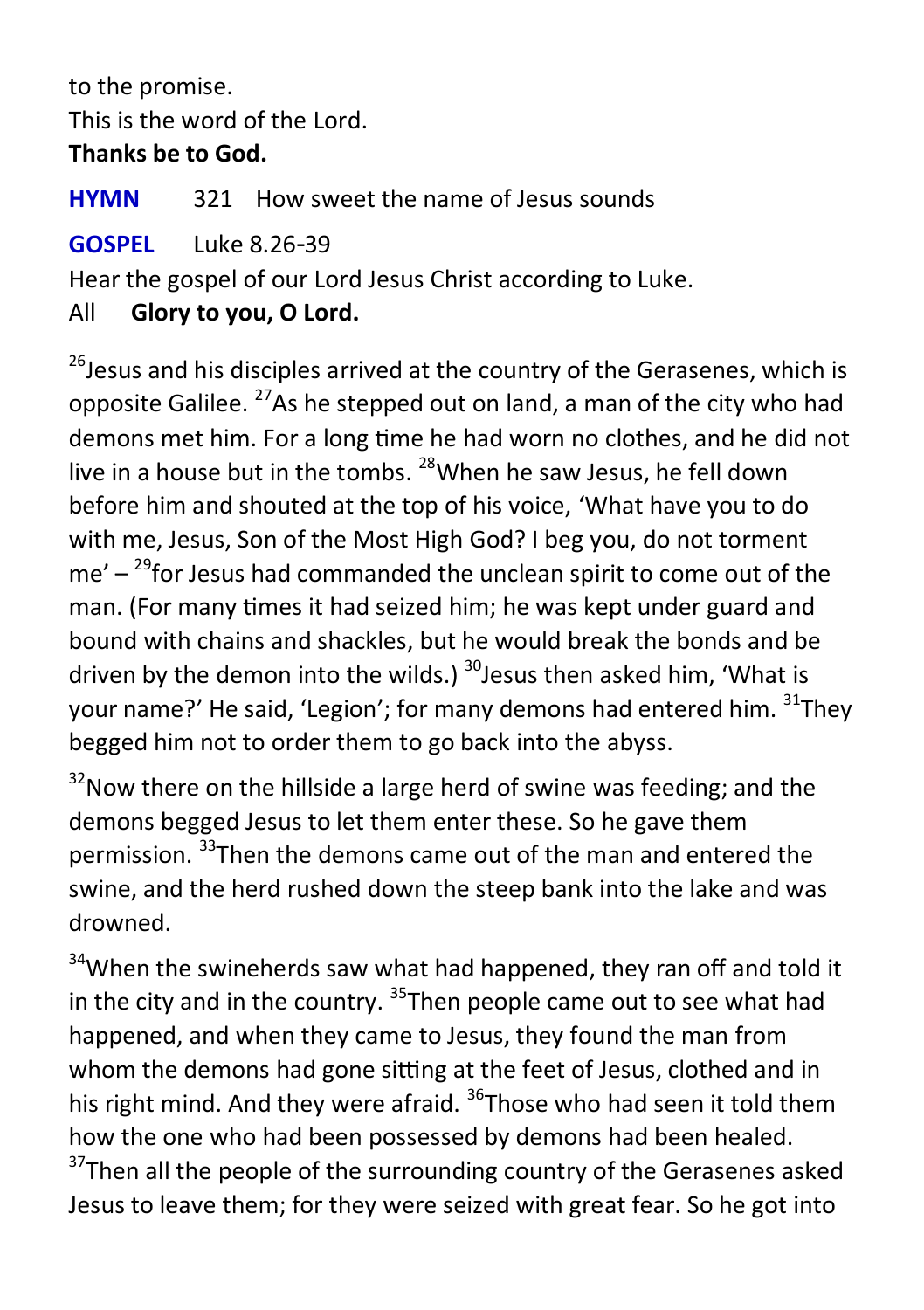the boat and returned.  $38$ The man from whom the demons had gone begged that he might be with him; but Jesus sent him away, saying, <sup>39</sup>'Return to vour home, and declare how much God has done for you.' So he went away, proclaiming throughout the city how much Jesus had done for him.

This is the Gospel of the Lord.

**Praise to you, O Christ .**

## **REFLECTION**

**HYMN** 495 Loving Shepherd of thy sheep

## **PRAYER OF FAITH**

Let us declare our faith in God.

**We believe in God the Father, from whom every family in heaven and on earth is named.** 

**We believe in God the Son, who lives in our hearts through faith, and fills us with his love.** 

**We believe in God the Holy Spirit, who strengthens us with power from on high.** 

**We believe in one God; Father, Son and Holy Spirit. Amen.**

## **INTERCESSIONS**

In our prayers today, we put all thoughts and worries and hopes into the hands of God.

We place into the hands of God the life of this church, the people around us, and those who are not here today.

We place into the hands of God our difficulties and frustrations, and our hopes and our worries about the future.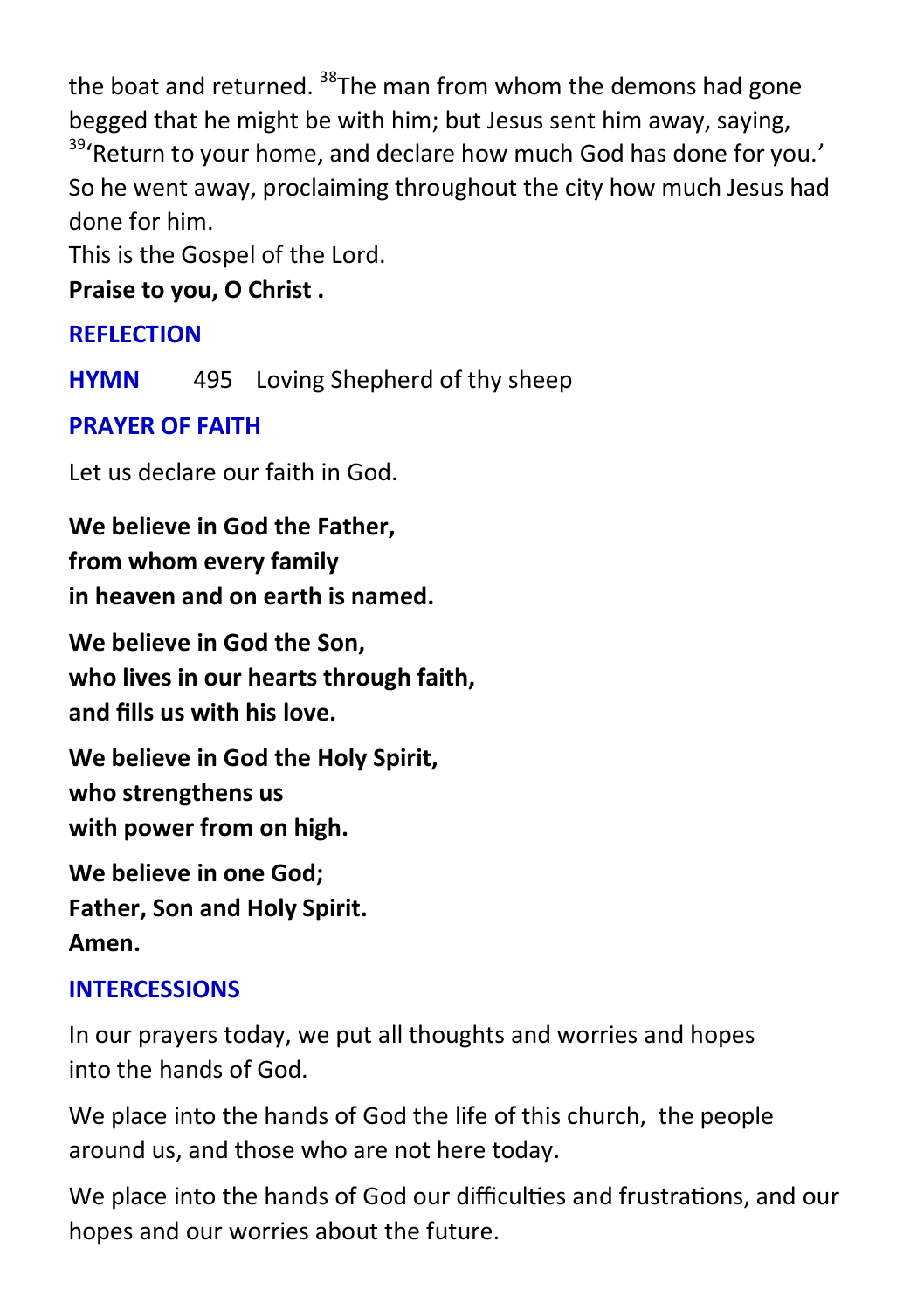We place into the hands of God the life of the church in all the world. all people in the world who bring God's love to others,

all people who are in danger because they share the love of God.

Holy God, parent of us all, we know we don't always treat each other as you want us to.

Lord God, forgive us,

## **And help us to be more loving**

There are times when we insist on getting our own way, despite what others feel.

Lord God, forgive us,

## **And help us to be more loving**

Sometimes we increase the tension when we ought to be seeking to make peace.

Lord God, forgive us,

## **And help us to be more loving**

Often we say things which hurt each other.

Lord God, forgive us,

#### **And help us to be more loving**

For our jealousy, our lack of respect, and times when we won't listen to those we live with,

Lord God, forgive us,

## **And help us to be more loving**

And because we sometimes just get bored with each other. Lord God, forgive us,

## **And help us to be more loving**

Rejoicing in the fellowship of St Anne and all your saints, we commend ourselves and the whole creation to your unfailing love.

Merciful Father, Accept these prayers, for the sake of your Son, our Saviour Jesus Christ.

#### **Amen.**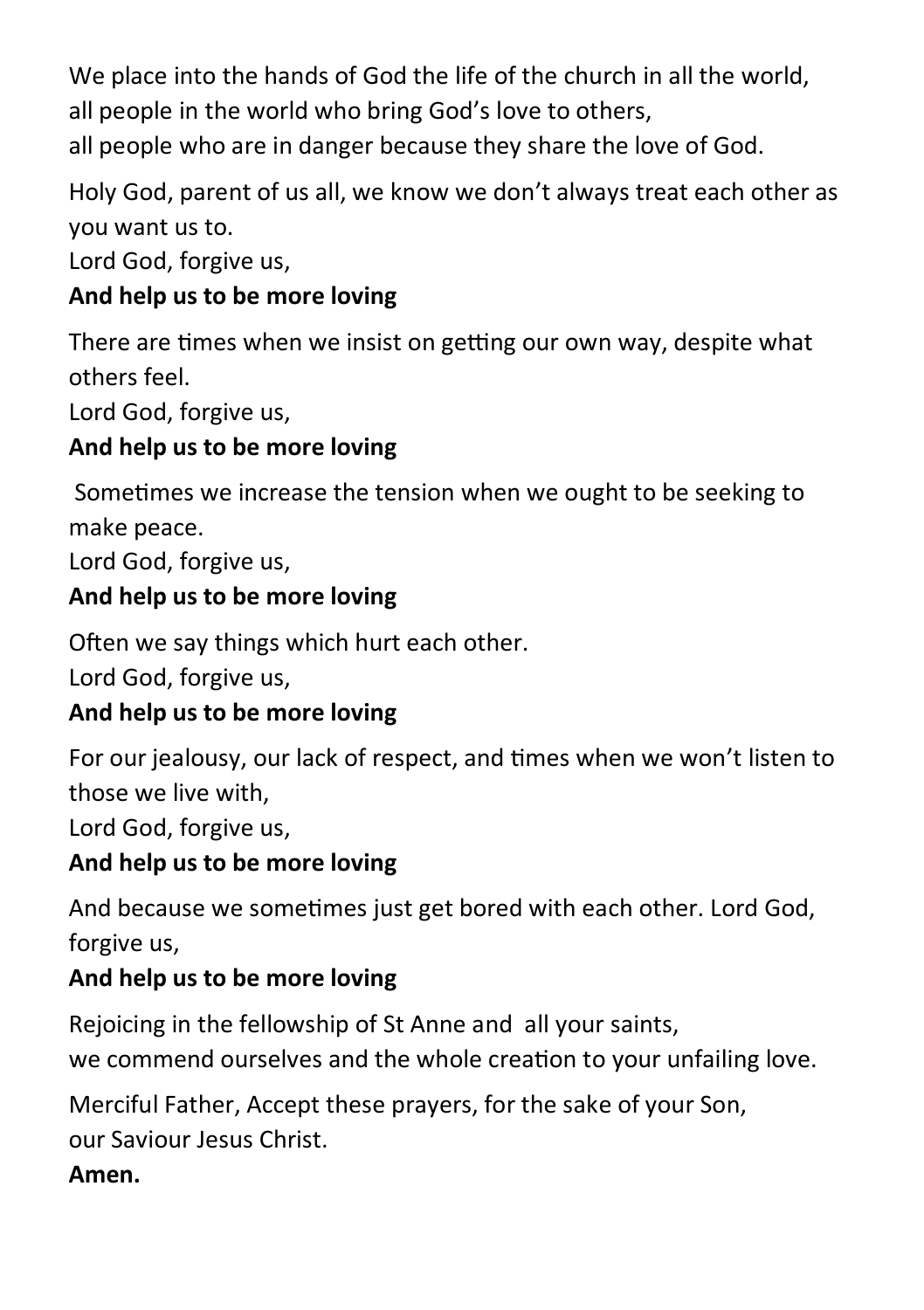#### **SIGN OF PEACE**

Christ is our peace. He has reconciled us to God in one body by the cross. We meet in his name and share his peace.

The Peace of the Lord be always with you **And also with you.**

**HYMN** 198 For the healing of the nations *During this hymn, the gifts are brought to the table*

**As the grain once scattered in the fields and the grapes once dispersed on the hillside are now united on this table in bread and wine, so, Lord, may your whole Church soon be gathered together from the corners of the earth into your kingdom. Amen.**

The Lord is here. **His spirit is with us.**

Lift up your hearts. **We lift them to the Lord.**

Let us give thanks to the Lord our God. **It is right to give thanks and praise.**

Almighty God, good Father to us all, your face is turned towards your world. In love you gave us Jesus your Son to rescue us from sin and death. Your Word goes out to call us home to the city where angels sing your praise. We join with them in heaven's song: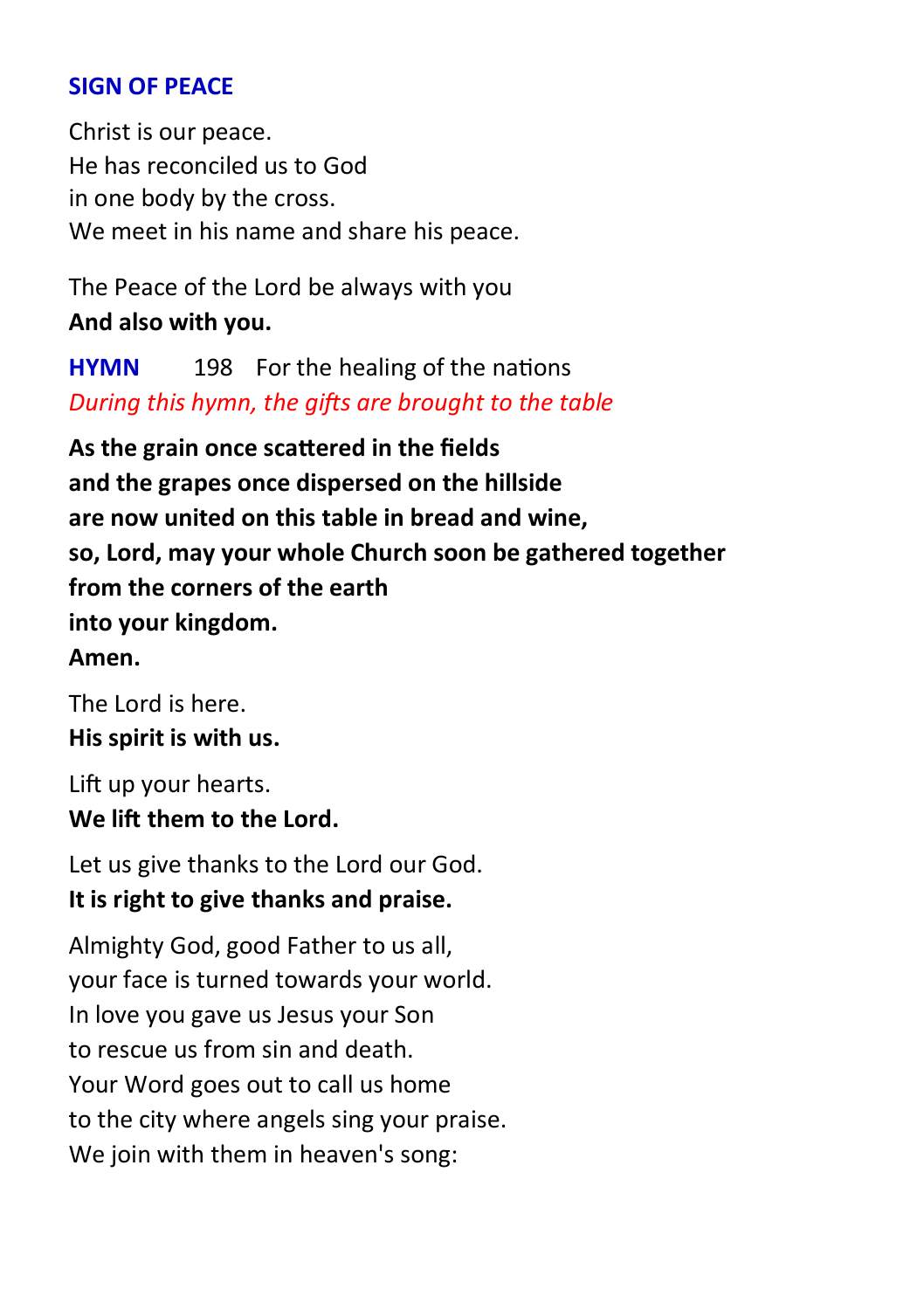

Father of all, we give you thanks

for every gift that comes from heaven.

To the darkness Jesus came as your light.

With signs of faith and words of hope

he touched untouchables with love and washed the guilty clean.

This is his story.

#### **This is our song:**

#### **Hosanna in the highest.**

The crowds came out to see your Son,

yet at the end they turned on him.

On the night he was betrayed he came to table with his friends to celebrate the freedom of your people.

This is his story

**This is our song:**

**Hosanna in the highest.**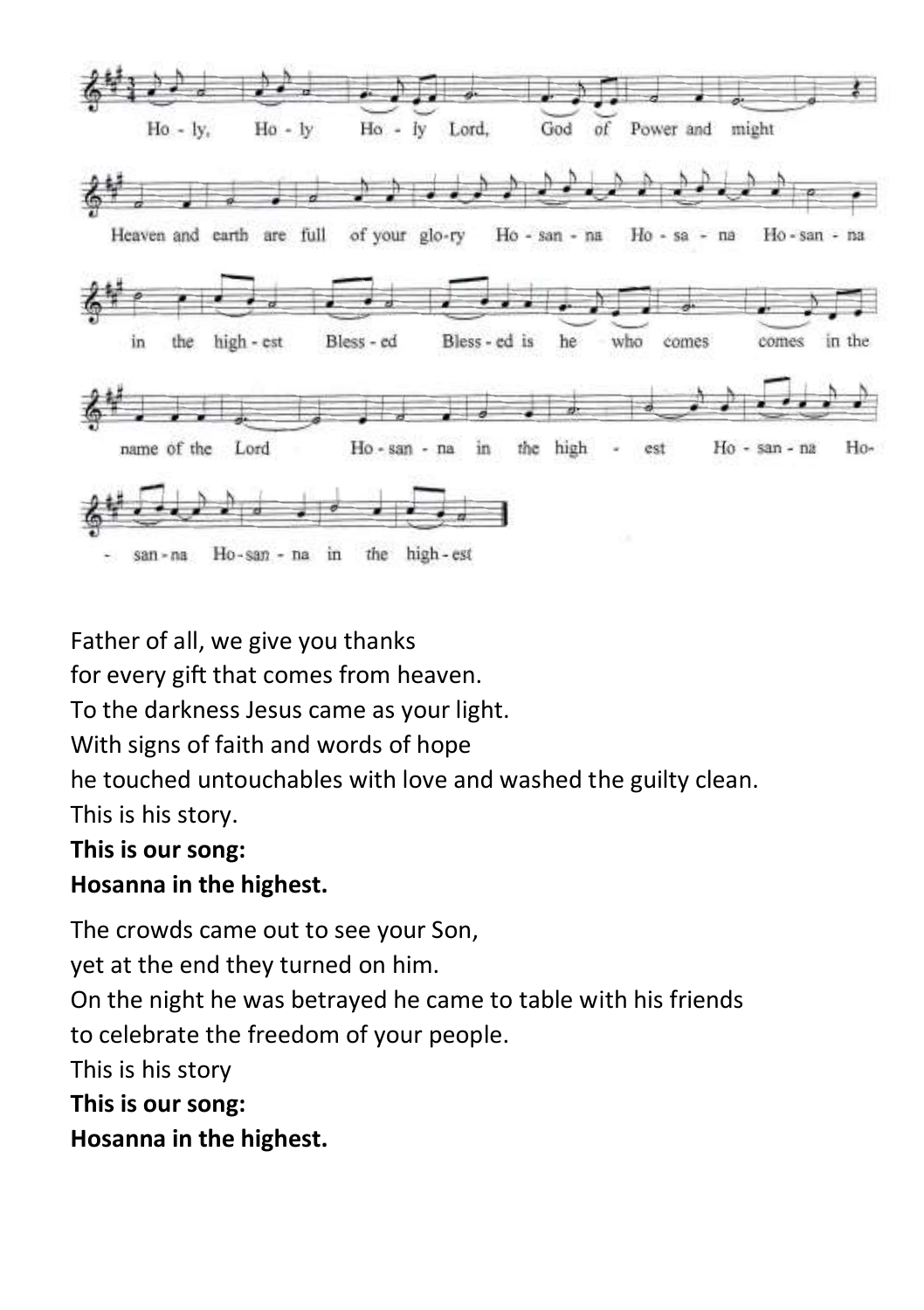Jesus blessed you, Father, for the food; he took bread, gave thanks, broke it and said: This is my body, given for you all.

Jesus then gave thanks for the wine; he took the cup, gave it and said: This is my blood, shed for you all for the forgiveness of sins. Do this in remembrance of me. This is his story. **This is our song:**

## **Hosanna in the highest.**

Therefore, Father, with this bread and this cup we celebrate the cross on which he died to set us free. Defying death he rose again and is alive with you to plead for us and all the world. This is our story.

## **This is our song: Hosanna in the highest.**

Send your Spirit on us now that by these gifts we may feed on Christ with opened eyes and hearts on fire.

May we and all who share this food offer ourselves to live for you and be welcomed at your feast in heaven where all creation worships you, Father, Son and Holy Spirit:

**Blessing and honour and glory and power be yours for ever and ever. Amen.**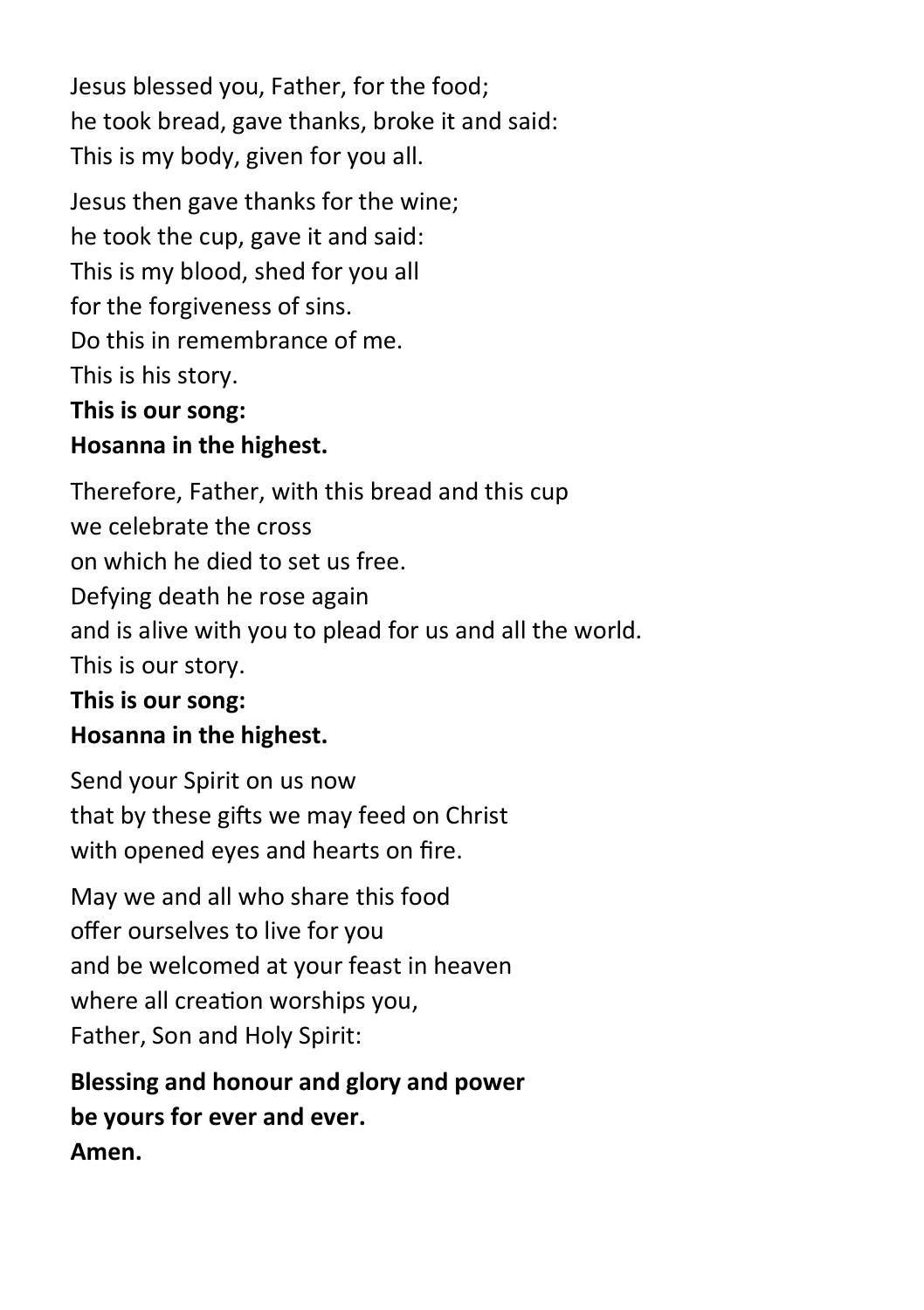And now, as Jesus taught us so we pray: **Our Father in heaven, hallowed be your name. Your Kingdom come, your will be done, on earth as in heaven. Give us today our daily bread. Forgive us our sins, as we forgive those who sin against us. Lead us not into temptation, but deliver us from evil. For the kingdom, the power and the glory are yours. Now and for ever. Amen**

We break this bread to share in the body of Christ **Though we are many, we are one body, because we all share in one bread.**

**Jesus, Lamb of God, have mercy on us. Jesus, bearer of our sins, have mercy on us. Jesus, redeemer of the world, grant us your Peace.**

God's holy gifts for God's holy people.

*Distribution of Holy Communion*

#### *Silence is kept.*

Eternal Father, we thank you for nourishing us with these heavenly gifts: may our communion strengthen us in faith, build us up in hope, and make us grow in love; for the sake of Jesus Christ our Lord. **Amen.**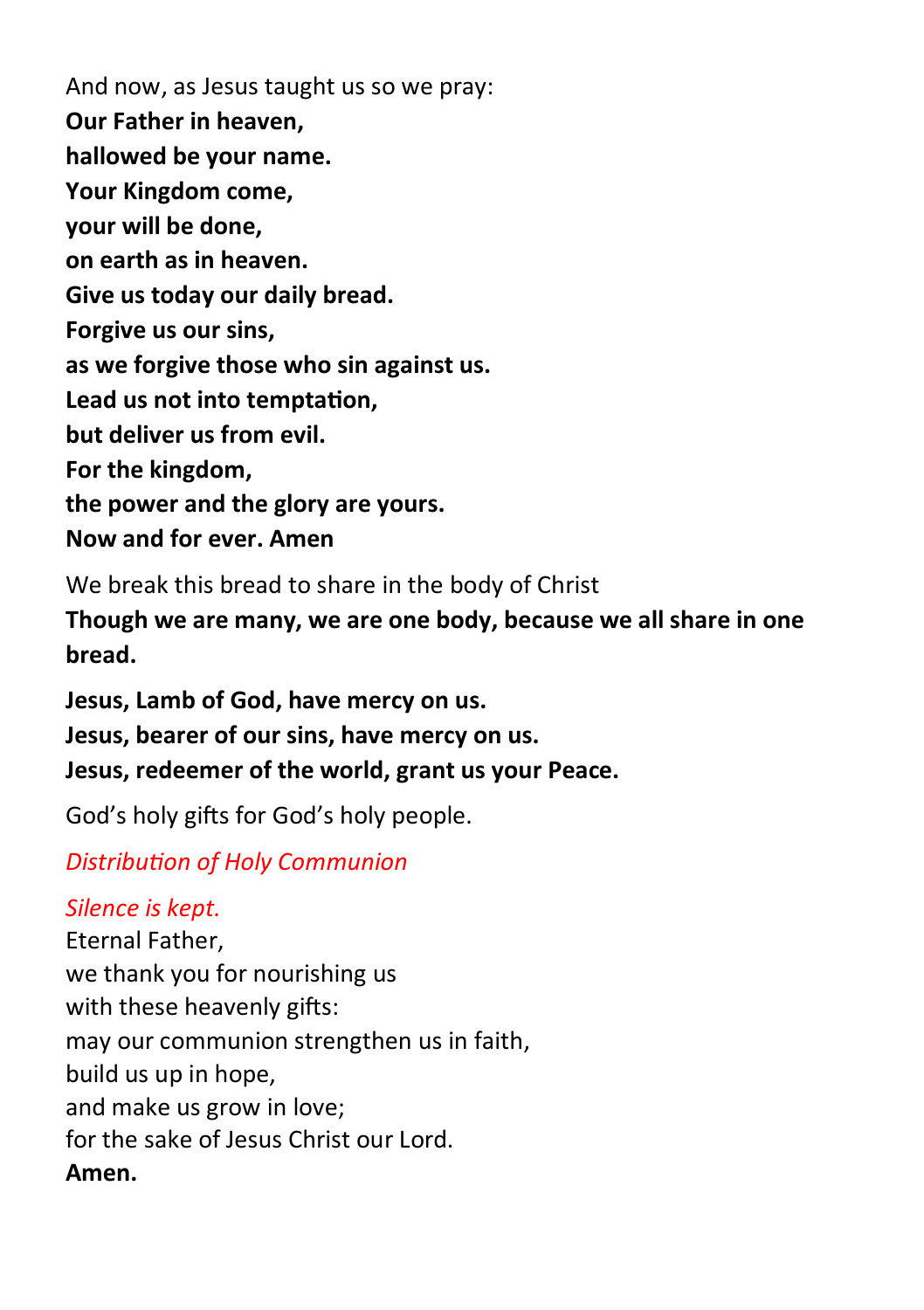#### *Notices*

#### **BLESSING**

Christ the good shepherd, who laid down his life for the sheep, draw you and all who hear his voice, to be one flock within one fold; and the blessing of God almighty, the Father, the Son, and the Holy Spirit, be among you and remain with you always. **Amen.**

#### **DISMISSAL**

Go in peace to love and serve the Lord.

#### **In the name of Christ.**

#### **Amen.**

| HYMN<br>96. | Christ is made the sure foundatiion |  |
|-------------|-------------------------------------|--|
|-------------|-------------------------------------|--|